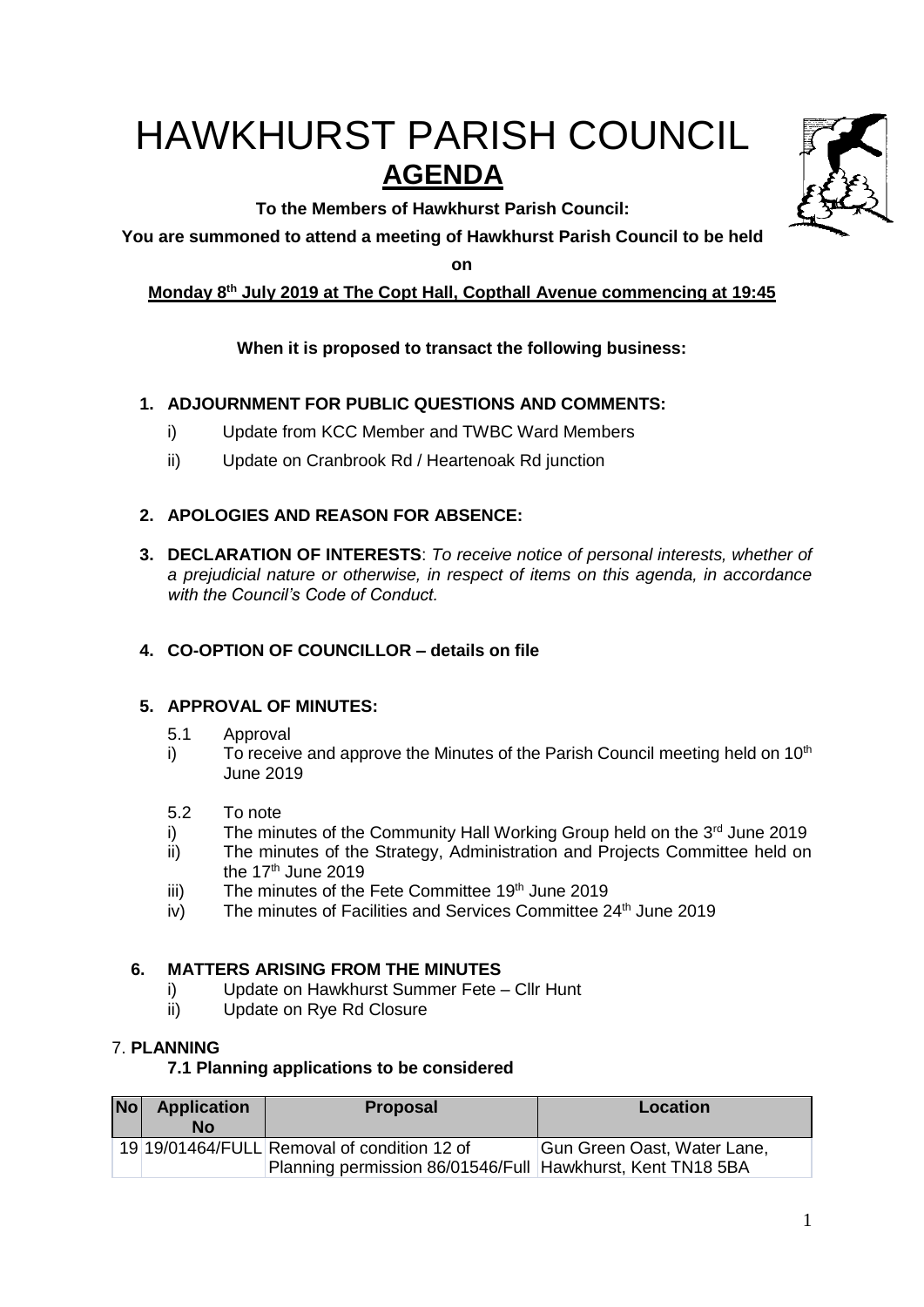|                           | (conversion of oasthouse to<br>dwelling and construction of<br>double garage)                                                                                                                                                                                                                                                |                                                                                                        |
|---------------------------|------------------------------------------------------------------------------------------------------------------------------------------------------------------------------------------------------------------------------------------------------------------------------------------------------------------------------|--------------------------------------------------------------------------------------------------------|
|                           | 20 19/01095/FULL Single storey flat roof extension<br>open to eaves to rear, existing<br>silted up duck pond dug out, track<br>in field resurfaced gate<br>repositioned (part retrospective)                                                                                                                                 | Holly Cottage, Water Lane,<br>Hawkhurst Kent TN18 5AP                                                  |
| 21 19/01273/FULL          | garage building to form a residential Kent TN18 5DA<br>dwelling, extension of building, new<br>parking and access                                                                                                                                                                                                            | Change of use of osteopathy and St Bridget, Rye Rd, Hawkhurst,                                         |
|                           | 22 19/01435/FULL Erection of a two bay oak framed Pear Tree<br>garage and log store                                                                                                                                                                                                                                          | Rd,<br>House,<br>Rye<br>Hawkhurst Kent TN18 5DA                                                        |
|                           | 23 19/01598/FULL Extension and conversion of<br>existing outbuilding to annexe, plus Hawkhurst, Kent TN18 4LG<br>erection of garage                                                                                                                                                                                          | Apple Tree Barn, Highgate Hill,                                                                        |
| 24 01351/FULL             | Erection of a single storey rear<br>studio extension and a new front<br>door entrance                                                                                                                                                                                                                                        | Middle House, Talbot Rd,<br>Hawkhurst TN18 4NH                                                         |
|                           | 25 19/01299/FULL Demolition of existing buildings,<br>erection of 6no. bungalows and<br>creation of new access to Rye Rd                                                                                                                                                                                                     | Land Adjacent to Dee House, Rye<br>Rd, Hawkhurst Kent                                                  |
|                           | ancillary accommodation                                                                                                                                                                                                                                                                                                      | 26 19/01712/FULL Replacement outbuilding to form Martlets, North Hill Rd, Hawkhurst<br><b>TN18 4XA</b> |
| 27 19/01253/FULL Erection | residential Westfield,<br>of<br>31 <sub>no</sub> .<br>dwellings and retention of the Hawkhurst, Kent TN18 4LS<br>Westfield<br>existing<br>property.<br>Provision of altered access on to<br>Highgate Hill, associated hard and<br>landscaping,<br>soft<br>retained<br>woodland area and sustainable<br>urban drainage system | Hill,<br>Highgate                                                                                      |

7.2 Planning information on file

## **8 MATTERS FOR FURTHER DISCUSSION:**

- 8.1 Consider review of fees and charges report Cllr Whittle
- 8.2 Consider Communications Plan Cllr Green
- 8.3 Consider Tree and Hedgerow Policy for consultation Cllr Whittle
- 8.4 Consider S137 Grant request report Cllr Green

#### **9. REPORTS OF COMMITTEE CHAIRMEN AND UPDATES**

- i) Facilities and Services Committee Cllr Whittle
- ii) Strategy, Administration and Projects Committee Cllr Green
- iii) Personnel TBA
- iv) Community Hall Working Group Cllr Whittle
- v) Fete Committee Cllr Hunt